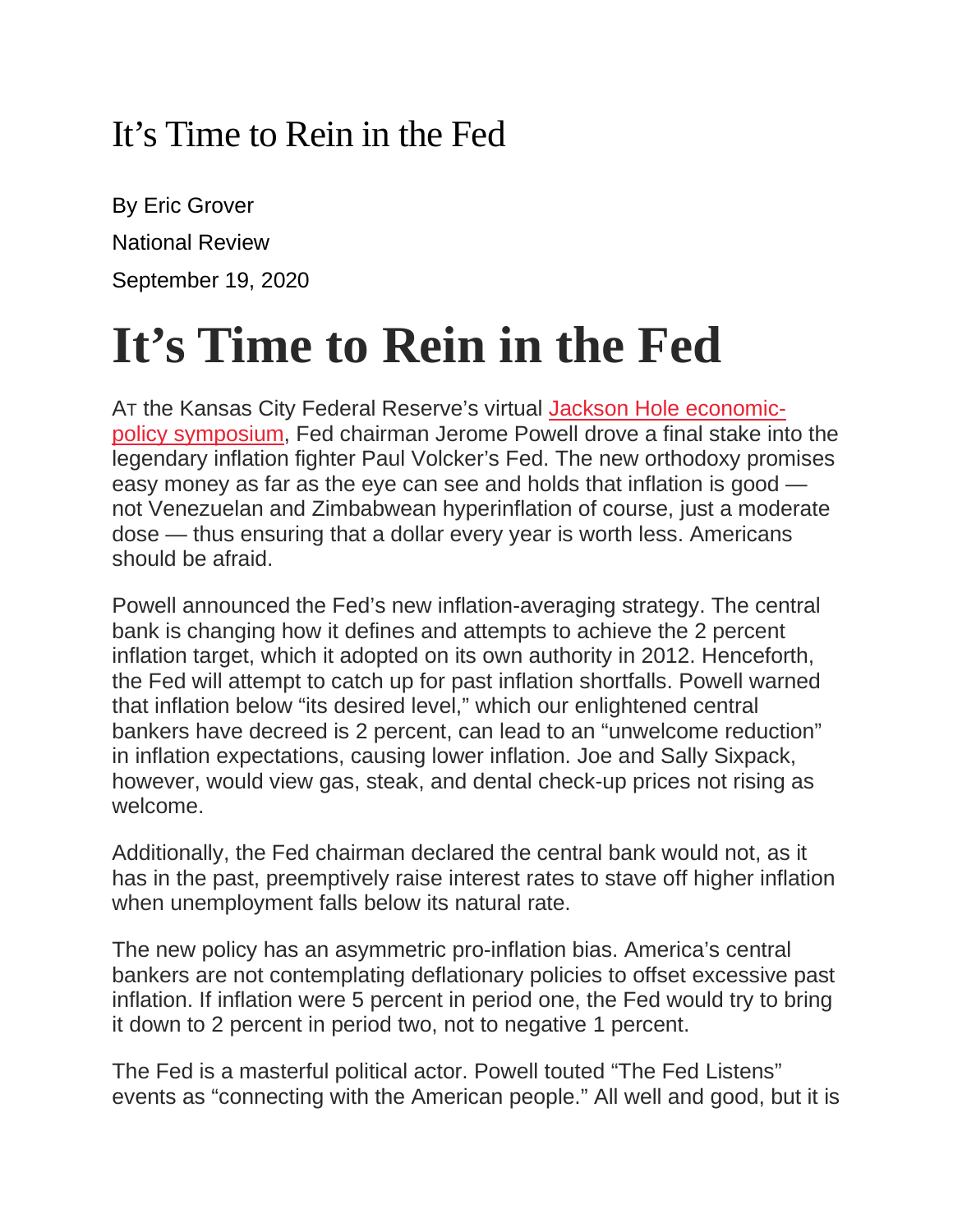Congress, which represents the American people, that the Fed is supposed to heed.

The Fed isn't independent or the policymaker. It is an instrument of Congress, which by statute directs it to conduct monetary policy to achieve "stable prices," maximum employment, and moderate long-term interest rates. Stable prices mean inflation hovering around zero, not prices doubling every 35 years. If a 200-pound MMA fighter's weight increased 2 percent every year to 244 pounds after a decade, nobody would suggest his weight was stable.

Shame on the Fed for "redefining" its role under the law. But shame on Congress for not insisting the central bank hew to statute.

If Congress wants inflation, it should pass legislation changing the Fed's mandate to that effect, which President Trump or Biden would likely sign. But while many congressional cravens may want inflation, few want to go on record voting for it.

Powell allowed, "Many find it counterintuitive that the Fed would want to push up inflation." No kidding. Money is a unit of account, a means of exchange, and a store of value. Stable money is a sine qua non of stable, prosperous, free societies. There's enormous value in the dollar remaining constant for consumers and firms planning, transacting, and saving. Imagine a world where a yard continually changed.

The received wisdom is that deflation is bad. Precipitous deflation is harmful. However, gentle deflation benefits many

To bolster inflation the Fed is keeping real wholesale interest rates negative.

Interest rates are the price of present versus future investment and consumption. They are the economy's most important price, dynamically signaling where and when capital should be allocated to maximize value.

Keeping interest rates artificially low, as the Fed has done for nearly two decades, causes systemic malinvestment, incentivizes excessive risk